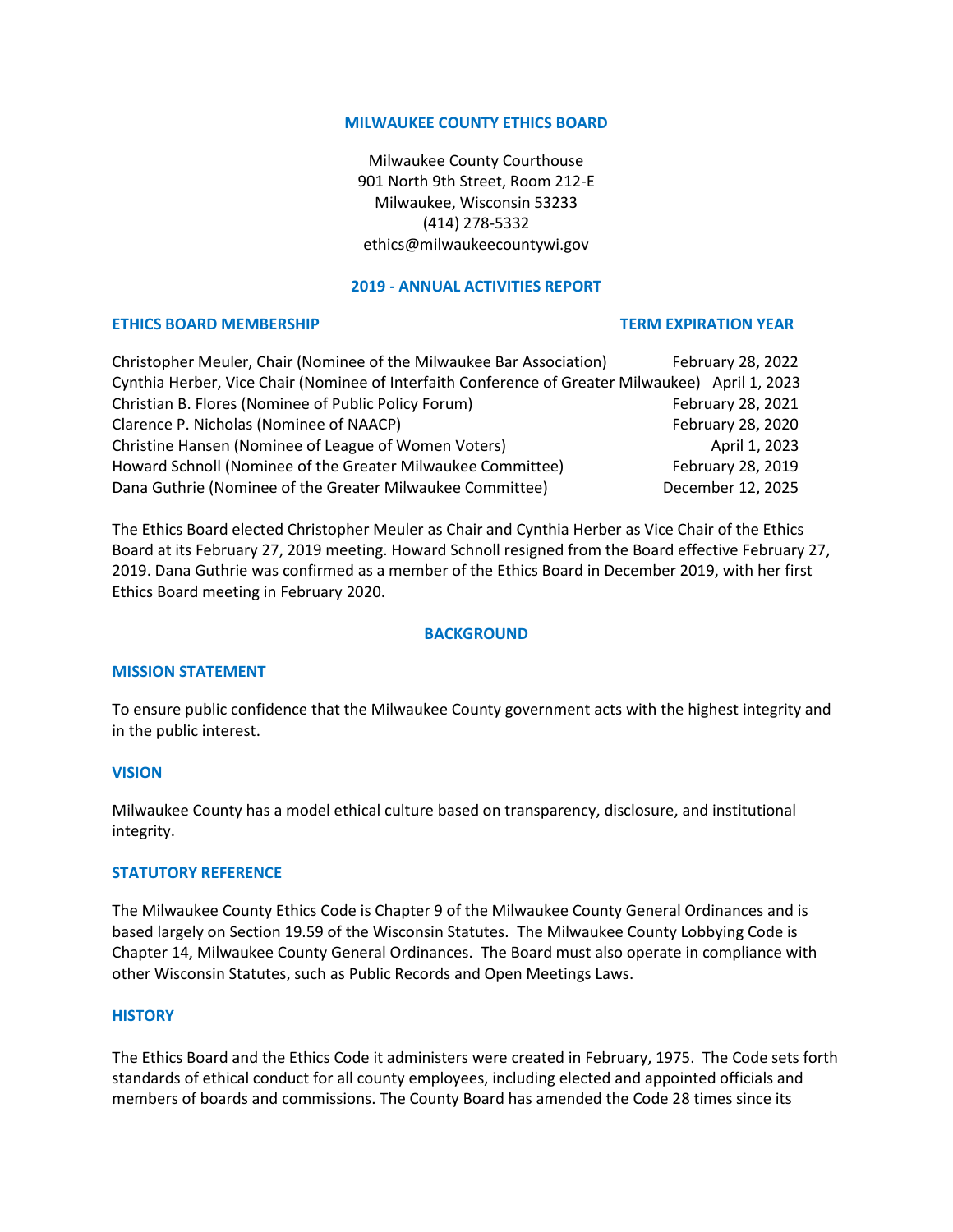inception, with two amendments occurring in 2016. The current Ethics Board Rules and Procedures were adopted in 2013. These revisions more clearly delineate the Ethics Board's responsibilities under the Milwaukee County Ethics Code.

## **ORGANIZATION**

The Board consists of six members appointed by the County Executive and confirmed by the Milwaukee County Board of Supervisors for staggered six-year terms. New members are nominated by one of the following six outside entities:

- The National Association for the Advancement of Colored People (NAACP);
- The Public Policy Forum;
- The Greater Milwaukee Committee;
- The Milwaukee Bar Association;
- The Inter-Faith Conference of Greater Milwaukee; and
- The League of Women Voters of Greater Milwaukee.

The goal of this process is to ensure that the Board members reflect the racial and ethnic diversity of Milwaukee County, serve the residents of Milwaukee County according to their oaths of office, and act independently from the nomination and appointing authorities. An action by the Ethics Board requires an affirmative vote of four members. While serving on the Board, and for one year prior to his/her appointment, no member can be a county public official, employee, or candidate for public office.

## **BOARD RESPONSIBILITIES**

The Ethics Board administers the Ethics Code for county officials, employees, and members of county boards and commissions, and it is the primary source of interpretation of the Milwaukee County Ethics Code. The Board has three major responsibilities:

- Directs persons to timely file Statements of Economic Interests as required;
- Upon request, advises any county official, employee, or those who do business with county employees on the propriety of matters to which they may become a part; and
- Addresses investigation requests and verified complaints against county elected or appointed officials, employees, or members of county boards and commissions.

## **ADMINISTRATION**

## **STAFF**

Adam Gilmore, Executive Director, June 2019 to present Nicole Robbins, Executive Director, June 2018 to April 2019 Adam Gilmore, Paralegal, September 2017 to May 2019 Alisha Terry, Administrative Assistant, June 2015 to present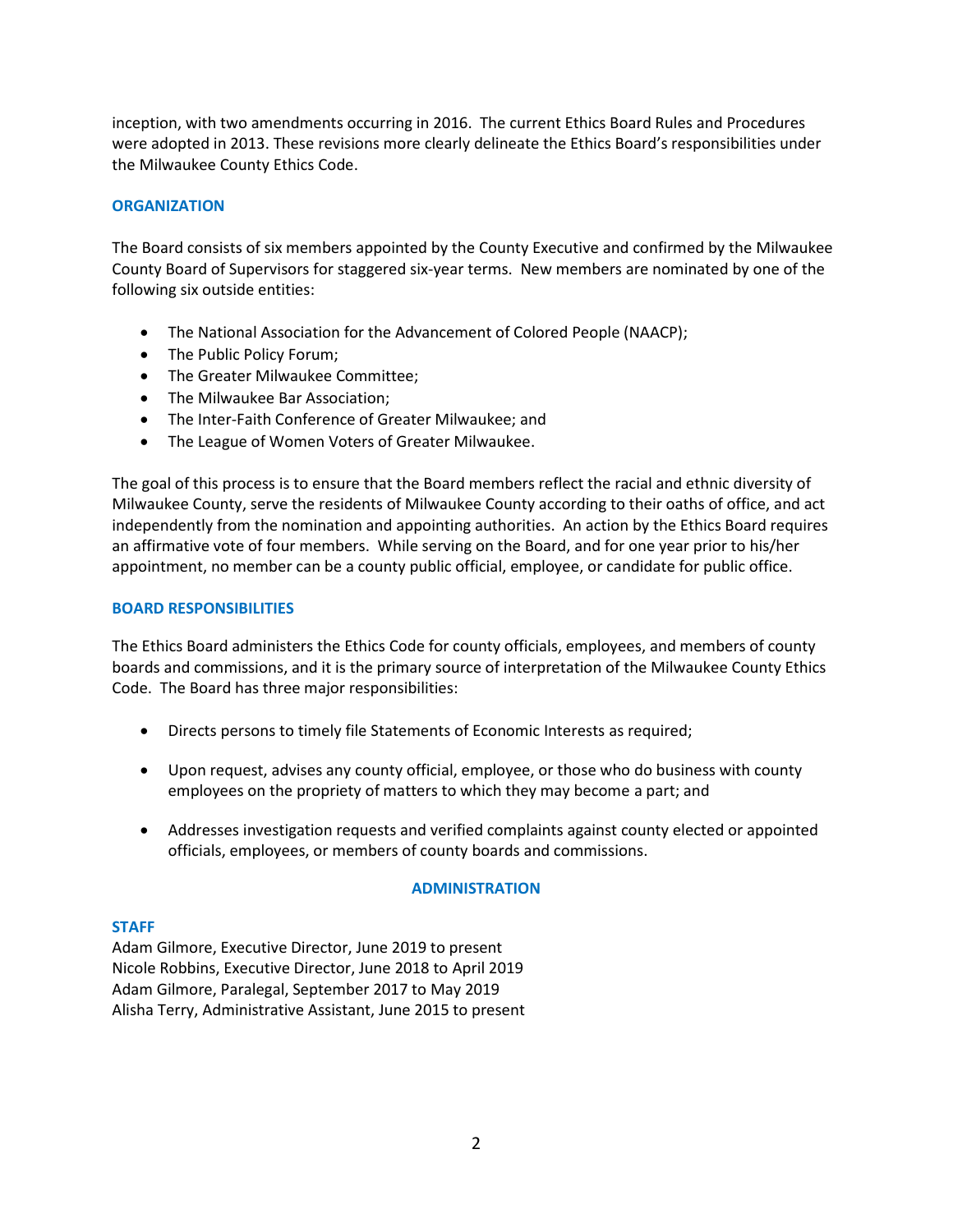## **2019 BUDGET**

The 2019 adopted Ethics Board budget was \$8,650, a decrease of \$15,135 from the 2018 budget. In 2017, the Ethics Board budget was combined with the Personnel Review Board and Civil Service Commission budgets for efficiency and cost saving purposes. Thus, the 2019 personnel costs for the three departments are now primarily taken from the Personnel Review Board budget. The two components of the 2019 Ethics Board budget are outside counsel representation and funding for the Statement of Economic Interests electronic filing project.

#### **BOARD MEETINGS**

In 2019, the Ethics Board met five times. By ordinance, the Ethics Board shall meet at least four times per year, with a February meeting designated as the annual meeting. The Ethics Board schedules additional meetings as necessary to timely respond to requests for advice or to investigate allegations of violations of the Ethics Code.

Although requests for written advice and investigations must be held in closed session pursuant to local ordinance and as permitted by state statutes, the Board gives public notice of the time, place, and general subject of its closed sessions in conformance with the State of Wisconsin's Open Meetings law. Most all other items of the meeting agenda are held in public session.

## **MEETINGS AND ATTENDANCE**

The average Board member attendance rate was 97%.

| 2017                         |                                                                              | 2018                    |                                                                           | 2019                         |                                                                           |
|------------------------------|------------------------------------------------------------------------------|-------------------------|---------------------------------------------------------------------------|------------------------------|---------------------------------------------------------------------------|
| <b>MEMBER</b>                | <b>MEETINGS</b><br><b>ATTENDED</b><br>OF<br><b>MEETINGS</b><br><b>CALLED</b> | <b>MEMBER</b>           | <b>MEETINGS</b><br><b>ATTENDED OF</b><br><b>MEETINGS</b><br><b>CALLED</b> | <b>MEMBER</b>                | <b>MEETINGS</b><br><b>ATTENDED OF</b><br><b>MEETINGS</b><br><b>CALLED</b> |
| <b>Christian Flores</b>      | 5 of $5 = 100%$                                                              | Christopher Meuler      | 6 of $6 = 100\%$                                                          | Christopher Meuler           | 5 of $5 = 100%$                                                           |
| Christopher Meuler           | 5 of $5 = 100%$                                                              | <b>Christian Flores</b> | 5 of $6 = 83%$                                                            | <b>Christian Flores</b>      | 5 of $5 = 100%$                                                           |
| <b>Gary Manning</b>          | 1 of $1 = 100%$                                                              | Clarence Nicholas       | 2 of $5 = 40%$                                                            | Clarence Nicholas            | 5 of $5 = 100%$                                                           |
| Clarence Nicholas            | 4 of $5 = 80%$                                                               | Howard Schnoll          | 2 of $5 = 40\%$                                                           | <b>Howard Schnoll</b>        | $1$ of $1 = 100\%$                                                        |
| <b>Howard Schnoll</b>        | 4 of $5 = 80%$                                                               | <b>Christine Hansen</b> | 6 of $6 = 100\%$                                                          | <b>Christine Hansen</b>      | 5 of $5 = 100%$                                                           |
| <b>Christine Hansen</b>      | 4 of $4 = 100%$                                                              | Cynthia Herber          | 5 of $6 = 83%$                                                            | Cynthia Herber               | 4 of $5 = 80%$                                                            |
| Cynthia Herber               | 3 of $4 = 75%$                                                               | Average                 |                                                                           | Average<br><b>Attendance</b> | $= 97\%$                                                                  |
| Average<br><b>Attendance</b> | $= 91%$                                                                      | <b>Attendance</b>       | $= 74%$                                                                   |                              |                                                                           |

# **Board Member Attendance Data 2017 to 2019**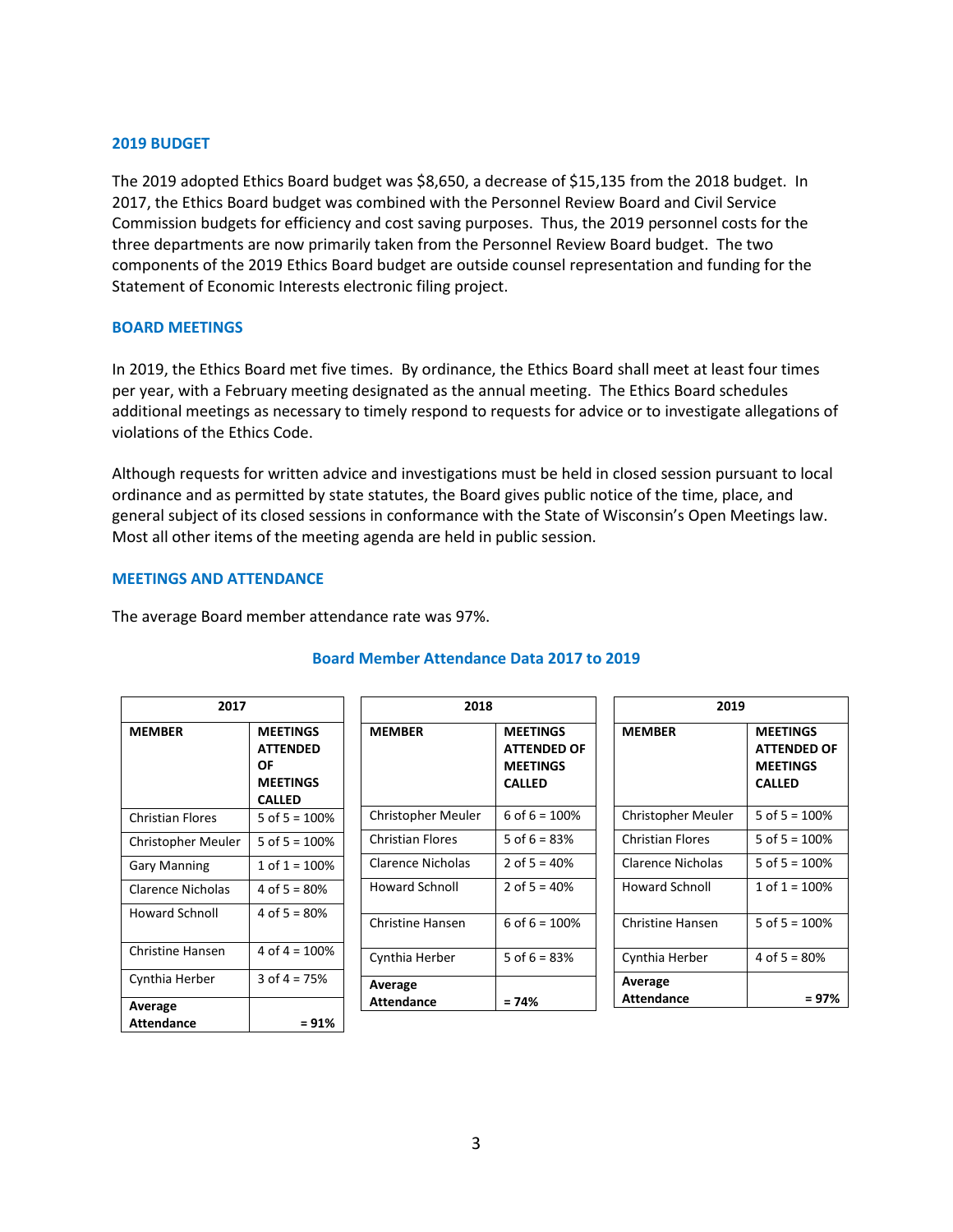## **ACTIVITIES RELATED TO THE DUTIES OF THE ETHICS BOARD**

#### **STATEMENTS OF ECONOMIC INTEREST**

The Code requires that all candidates for elected County offices, all County employees, and all County elected and appointed officials, including members of boards and commissions, "whose duties and responsibilities include the awarding and execution of contracts for the purchase of supplies, services, materials, and equipment for or on behalf of Milwaukee County, for the construction of public works, or for the sale or leasing of real estate," file a Statement of Economic Interests ("SEI") form and Affidavit with the Office of the Ethics Board.

In 2019, 334 people were required to file a Statement of Economic Interests with the Ethics Board, an increase from 309 people required to file in 2018.

The Board received eight requests to review Statements of Economic Interest in 2019.

#### **SEI ELECTRONIC FILING PROJECT**

The Ethics Board office staff are working with IMSD on digital filing of SEIs for the end of 2020.

#### **HEARING PROCEDURES**

The Ethics Board is working to revise the procedural rules for clarity purposes.

#### **ETHICS COMPLIANCE & TRAINING**

The Milwaukee County Administrative Manual of Operating Procedures (AMOP) now requires mandatory, online, annual ethics training for Milwaukee County employees.

The Ethics Board issued a fall and winter edition of its newsletter, "Ethically Speaking". The fall newsletter focused on issues related to gifts. The winter edition highlighted statements of economic interests.

#### **ETHICS BOARD DETERMINATIONS AND ADVISORIES**

During 2019, the Ethics Board considered the following requests for advisory opinions, investigation requests, or other matters. Pursuant to rules established by County Ordinance and Statutes, these actions were discussed in closed session, and the synopses are written in a manner that protects the integrity of the closed session meetings and the confidentiality of the requesters. These summaries are for informational purposes and should not be relied on as authoritative advice for other factual scenarios. 32 advisories; 3 investigations/complaints

1. A County employee requested an advisory opinion as to whether it would be a conflict of interest if their secondary employer expanded its work with the County in areas separate from the County employee's work focus. Based on the review of the County employee's duties, the Ethics Board did not find a conflict of interest as long as the employee does not engage in similar projects themselves. Also, any work the employee does provide to the secondary employer should not be handled on County time. Lastly, if their County work does involve a matter where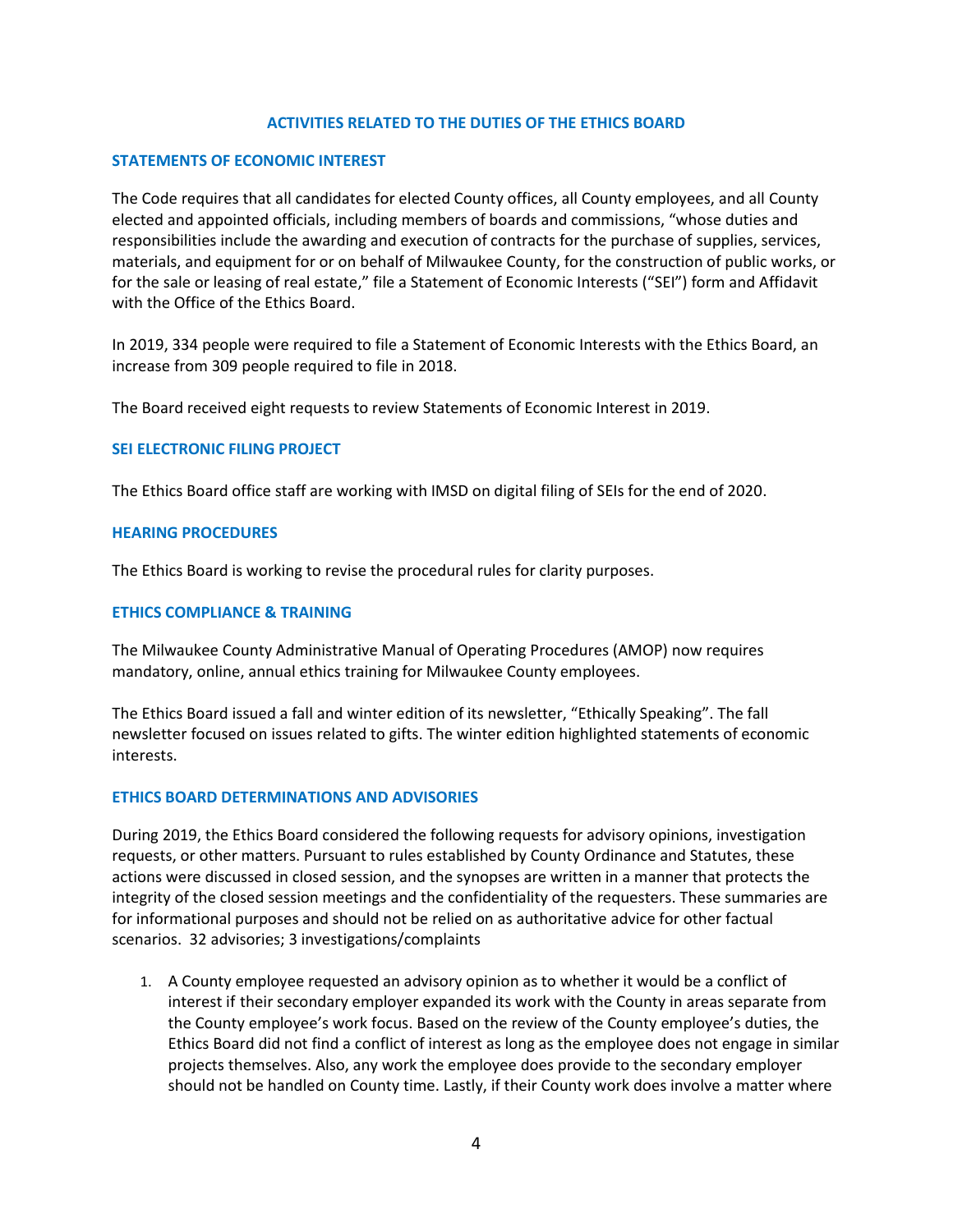their secondary employer is involved, their secondary employer would need to remove itself from the project while the employee handles the project on behalf of the County.

- 2. A County employee requested an advisory opinion as to whether it would be a conflict of interest if they continued to serve in their community roles while working for the County. The Ethics Board did not find a conflict of interest.
- 3. A County employee requested an advisory opinion regarding a potential conflict of interest with two potential vendors. The employee was a member of the selection committee regarding a proposal for services. The employee was a cousin of the owner of one vendor and attended the same church as the owner of the other vendor. The services to be provided would not be professional services as described in M.C.G.O. 56.30(1)(a). The Board found that the relationship between the employee and the potential vendors did not constitute a violation as the employee is not associated with either vendor, as defined in M.C.G.O. 9.02(2) of the Ethics Code.
- 4. The Board received a request for advice concerning an employee's invitation to attend a small group discussion dinner. The dinner would be sponsored by the hosting organization. The employee was advised that there is no violation as long as the organization is not a vendor of the County (nor seeks to be), PTO is used to cover the time away from work and no stipend is provided by the organization, and should the value of the event exceed \$50.00 that it must be reported on the employee's SEI.
- 5. The Board received a request for advice concerning whether it is permissible for an employee to participate in a business/training opportunity that included a free lunch. The Ethics Board Administrator determined that attending the seminar was not a violation. However, the acceptance of the lunch valued at \$65 by the hosts of the seminar could give the appearance of impropriety and could constitute a violation of the Ethics Code. The attendees were advised to pay for/provide their own lunch.
- 6. The Board received a request for advice concerning whether it is permissible whether a County department can accept a gift/prize from a vendor. The Ethics Board determined that the initially offered prizes exceeded the "anything of value" threshold under 9.05. It was recommended that the department as a whole could accept a gift not exceeding \$50.
- 7. A County employee requested an advisory opinion regarding whether they could work part time for a vendor of their County department. The Ethics Board determined that there could be an appearance of an Ethics Code violation. While the employee does not have bargaining power or contractual authority regarding this vendor, the depth and nuance of the particular employee/vendor relationship could give the appearance of impropriety.
- 8. The Board received a request for advice concerning whether an employee can accept the nomination to a County board. The Ethics Board determined that the employee's job with the County does not require them to complete a Statement of Economic Interest and therefore, does not have any bargaining power on behalf of the County.
- 9. A citizen inquired about the Ethics Board jurisdiction over former employees and officials. The Ethics Board Chair and Administrator agreed that Chapter 9 of the Milwaukee County General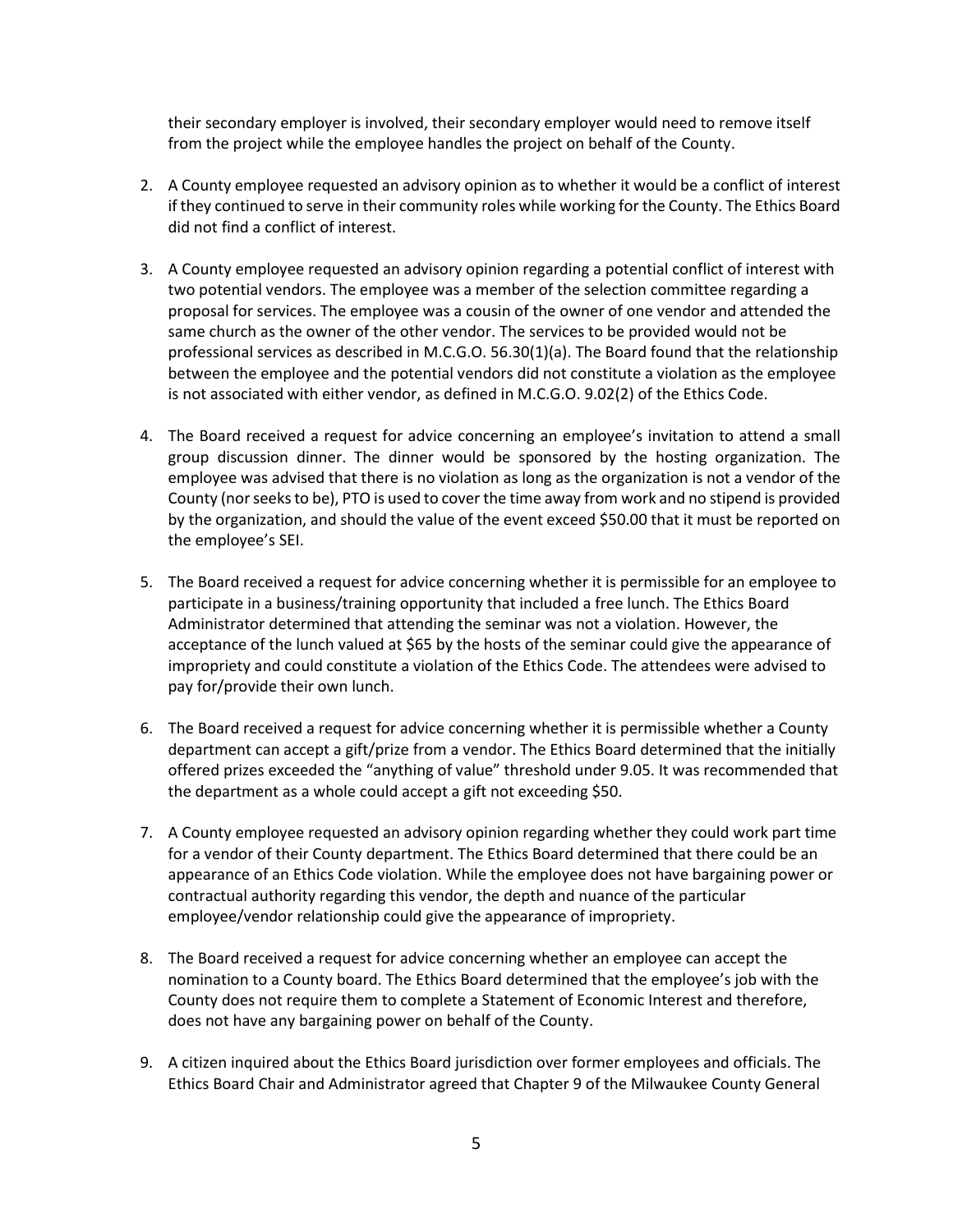Ordinances applies to current employees and officials unless otherwise stated, i.e. the subsections of 9.05(3).

- 10. A County employee requested an advisory opinion regarding whether County in certain positions within a department could, as a gift, accept a lunch from a vendor of the County. The Ethics Board Administrator determined that as long as the value if an individual's meal did not exceed the "anything of value" threshold, that it would be acceptable.
- 11. A County employee requested an advisory opinion regarding whether should accept an event invitation with gifted free admission. The Ethics Board determined that the value of the event and admission would exceed the "anything of value" threshold. The employee was advised to politely decline, which they did.
- 12. The Board received a request for advice concerning reimbursement of meal expenses from a training/networking event. The employee was advised to report the lodging, transportation and registration expenses under the Honoraria section (7B) of their Statement of Economic Interests, and the food and beverage expenses would count as gifts and should be reported on 7A. The employee filed an amendment to their SEI.
- 13. A County employee requested an advisory opinion regarding offering their time and services to a potential political candidate. The employee confirmed that (1) duties/services between the positions would not overlap, (2) the employee would not conduct any work/campaigning for the candidate on county time, (3) the employee would not use county resources or equipment, and (4) the employee would only use publicly available information in their work for the candidate. The Ethics Board determined there was no violation found.
- 14. The Board received a request for advice concerning whether a County employee could freelance as a writer for a local newspaper. The Ethics Board determined it was not a violation, as long as the articles would not relate to government or be written on County time or using County resources.
- 15. A County employee requested an advisory opinion regarding whether should accept an event invitation with gifted free admission. The Ethics Board determined that the value of the event and admission would exceed the "anything of value" threshold. The employee was advised to politely decline, which they did.
- 16. The Board received a request for advice concerning a member of a County board who manages a nonprofit that became a vendor of the County. The Department Director was able to provide proof of proper RFP/bidding process, thereby qualifying this participation as acceptable.
- 17. A County employee requested an advisory opinion regarding the acceptance of a wedding gift from a friend on County property while the friend was performing contracted services on behalf of employee's department. While it appears nothing of impropriety was meant, it could have the appearance of impropriety to any member of the public. The Ethics Board Administrator recommended that the employee attempt to return the gift.
- 18. A County employee that manages an outside organization that was accepting funds from the County. The funding ceased, preventing any further potential Ethics Code violations.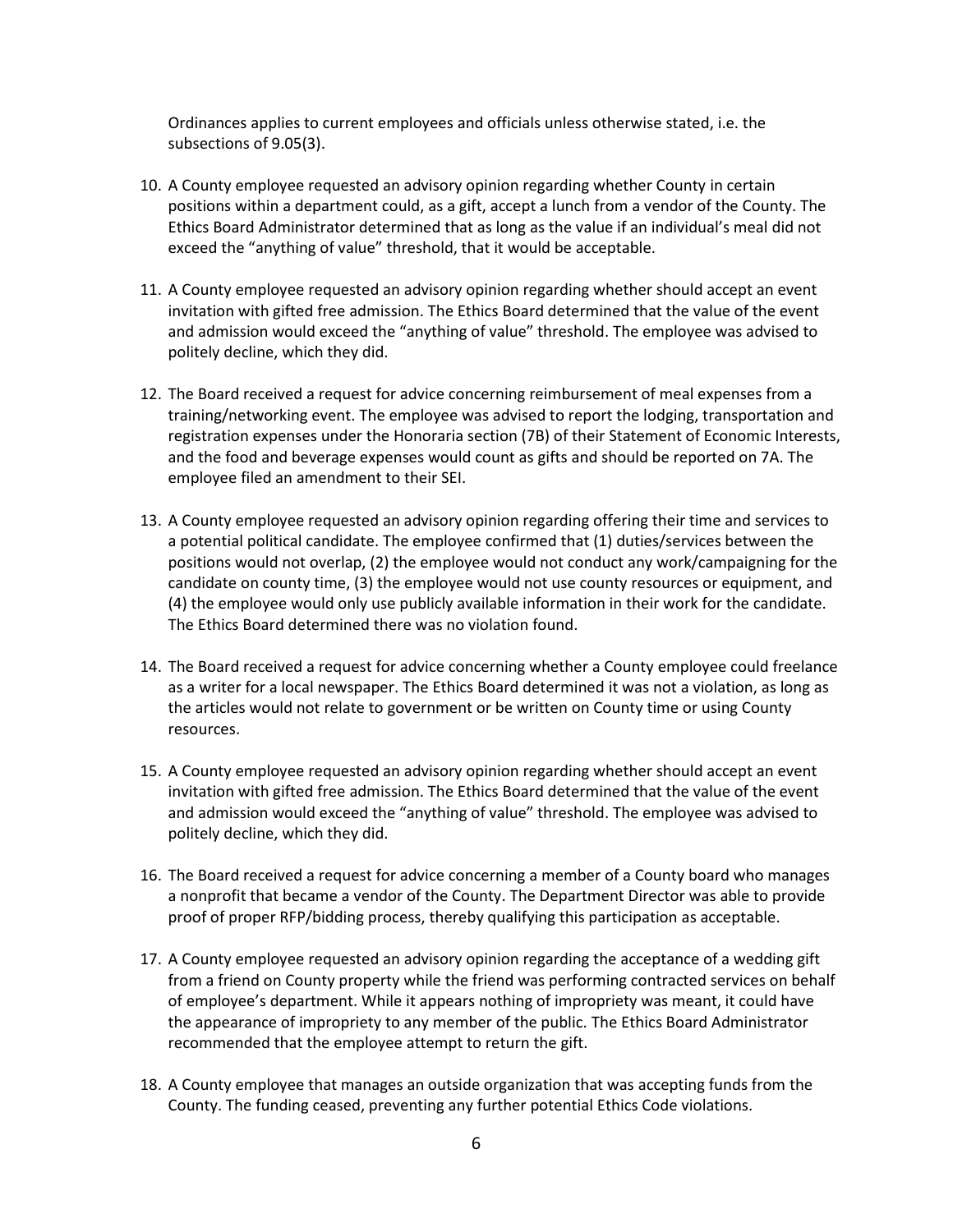- 19. A County employee requested an advisory opinion regarding accepting an offer of employment with an institution of higher education. The employee asserts there will be no overlapping of work hours, nor use of county property or information obtained through work for county. The employee's previous work for higher education institutions brought the institution to them, not their current position with County. The Ethics Board advised the employee that they were free to accept the second position.
- 20. A County Employee requested an advisory opinion regarding travel and accommodation costs that were covered by a county partner. The Ethics Board advised that the employee should declare the cost of travel and accommodation under the Honoraria section of the Statement of Economic Interests.
- 21. A County employee requested an advisory opinion concerning attending a leadership program along with the 3 other people in their department, who are not county employees, and the fee was to be paid for by a partner agency of the department. The Ethics Board found that there would be a conflict of interest. The employee offered a work around solution that was acceptable.
- 22. A County employee requested an advisory opinion regarding whether it would be a conflict of interest to discuss funding of an organization, that the employee sits on the Board for, with County Board of Supervisors. The employee was advised that as long as a distinction was maintained between the employee's "County time" and their actions in their capacity as a board member for the organization, they are welcome to discuss with the County Board of Supervisors.
- 23. A County Employee requested an advisory opinion regarding whether it would be a conflict of interest to accept an offer to become a short-term contractor for a vendor of the County. In a previous role in the County, the employee worked on developing and building a simulation tool with the vendor. As a contractor, the employee would be advising and creating a simulation for another client in another county within the state. The Ethics Board advised the employee that there was no violation of the Ethics Code, however to be conscious not to use any information acquired through their work at Milwaukee County that is not available to the public, and to not use County time or resources.
- 24. The Board received a request for advice concerning the starting of an employee recognition program. The funds for the recognition program would be generated from the sale of shipping materials. The Board did not find a violation of the Ethics Code, but advised of the provisions of the recognition program, specifically the "anything of value" provision.
- 25. A County employee requested an advisory opinion as to whether it would be a conflict of interest if the County were to enter into a contract with an agency whose Board of Directors contains a voting board member who is also a County elected official. The Ethics Board found there would be a conflict of interest if the department were to enter into the contract. Ch.  $9.05(2)(c)(2)$  prohibits officials and employees from using their position to provide a benefit to an organization with which the employee or official is associated. Ch. 9.02(2) of the Code defines "associated" to include any organization in which an individual or a member of his/her immediate family is a director, officer, or trustee. An additional fact was raised afterwards,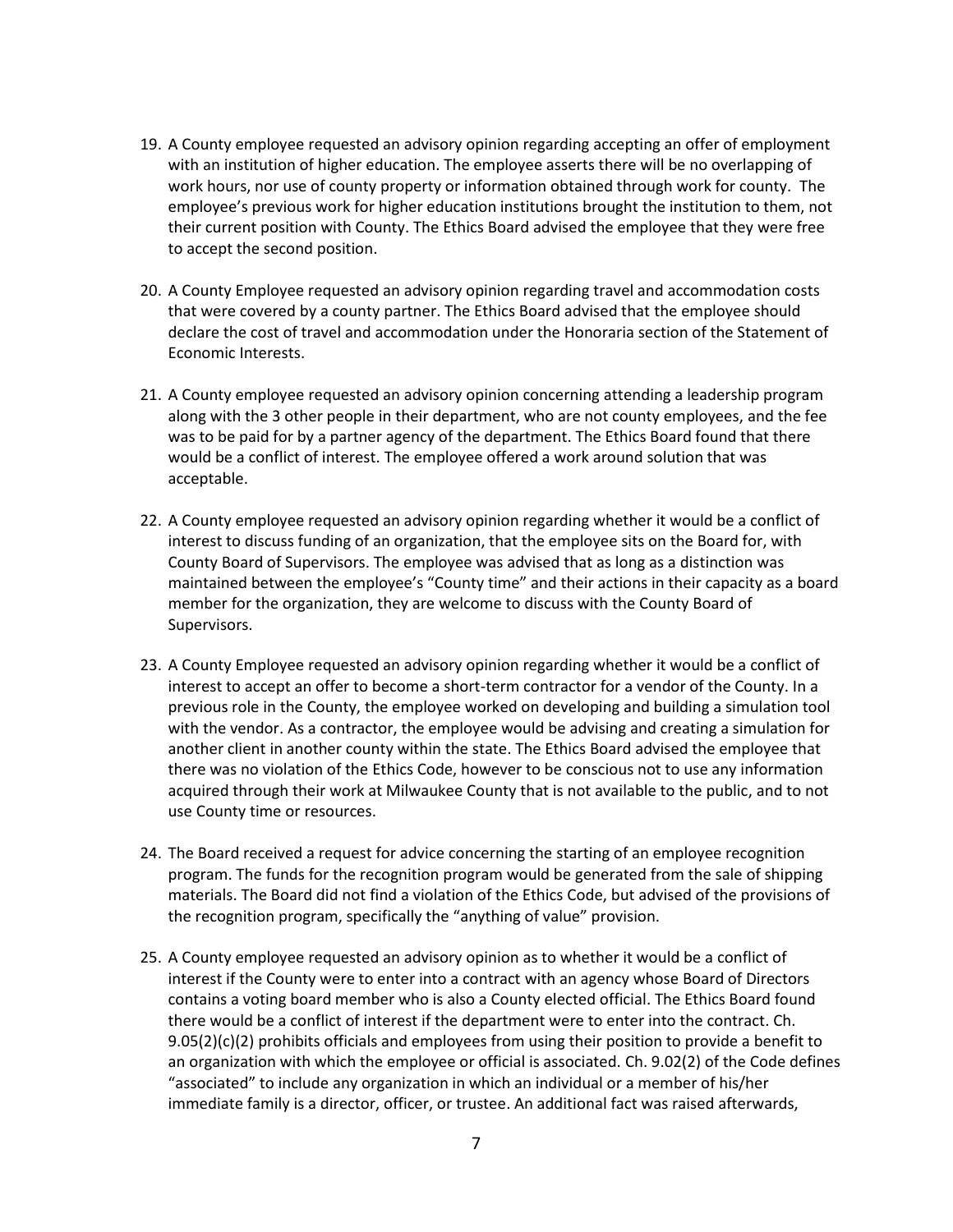namely that the currently proposed contract is subject to the RFP process. The exception available under 9.05(2)(g) therefore applies, and the Board chairman saw no violation of the Ethics Code.

- 26. A County official requested an advisory opinion regarding a memo that they sent to their department staff following the County Executive's announcement that he (Chris Abele) will not be running for re-election. The memo included a sentence advising staff that the County Official would be running for re-election in an effort to calm tensions in the department regarding the Official's intentions. The County Official wanted to confirm that the sentence was not a violation. The Official was advised that as stated the sentence was not a violation of the Ethics Code.
- 27. A County employee requested an advisory opinion regarding the solicitation of funds from employees to generate funds for an employee recognition program. The Ethics Board did not find a violation, although it expressed its reservations about the solicitation of fund from employees and the effect it could have on workplace relationships. The Board also recommended that Human Resources be consulted to assure best business practices and etiquette.
- 28. A County official requested an advisory opinion concerning sponsorship of proposed legislation by a task force as a County official, while holding secondary employment with one of the founding organizations of the task force. The Board found no violation of the Ethics Code as long as the official maintains separation between their duties as a County official and their secondary employment.
- 29. A County official requested an advisory opinion concerning the statements of economic interests reporting requirements and the Ethics Code provisions regarding former elected officials and employees. The Ethics Board Administrator referred the official to the pertinent sections of the Ethics Code.
- 30. The Board received a request for advice concerning the part-time secondary employment of a County employee. The Board found no violation as the secondary employment would not be on County time.
- 31. A County employee requested an advisory opinion regarding the Board's ability to issue proactive guidance to statement of economic interest filers and all county personnel. The Ethics Board Administrator referred the employee to 9.09(2) of the Ethics Code.
- 32. A County employee requested an advisory opinion regarding travel accommodations to be paid for by a vendor of the County to attend a seminar. It was determined that it was appropriate to accept the accommodations as participation is within the scope of the employee's County position duties. The employee was advised to report the cost of accommodations on their statement of economic interests.
- 33. The Board received an investigation request addressing concerns about the public behavior of an elected official. After review of the request, the Board found that the matters addressed in the investigation request are not related to the conflicts of interest under the jurisdiction of the